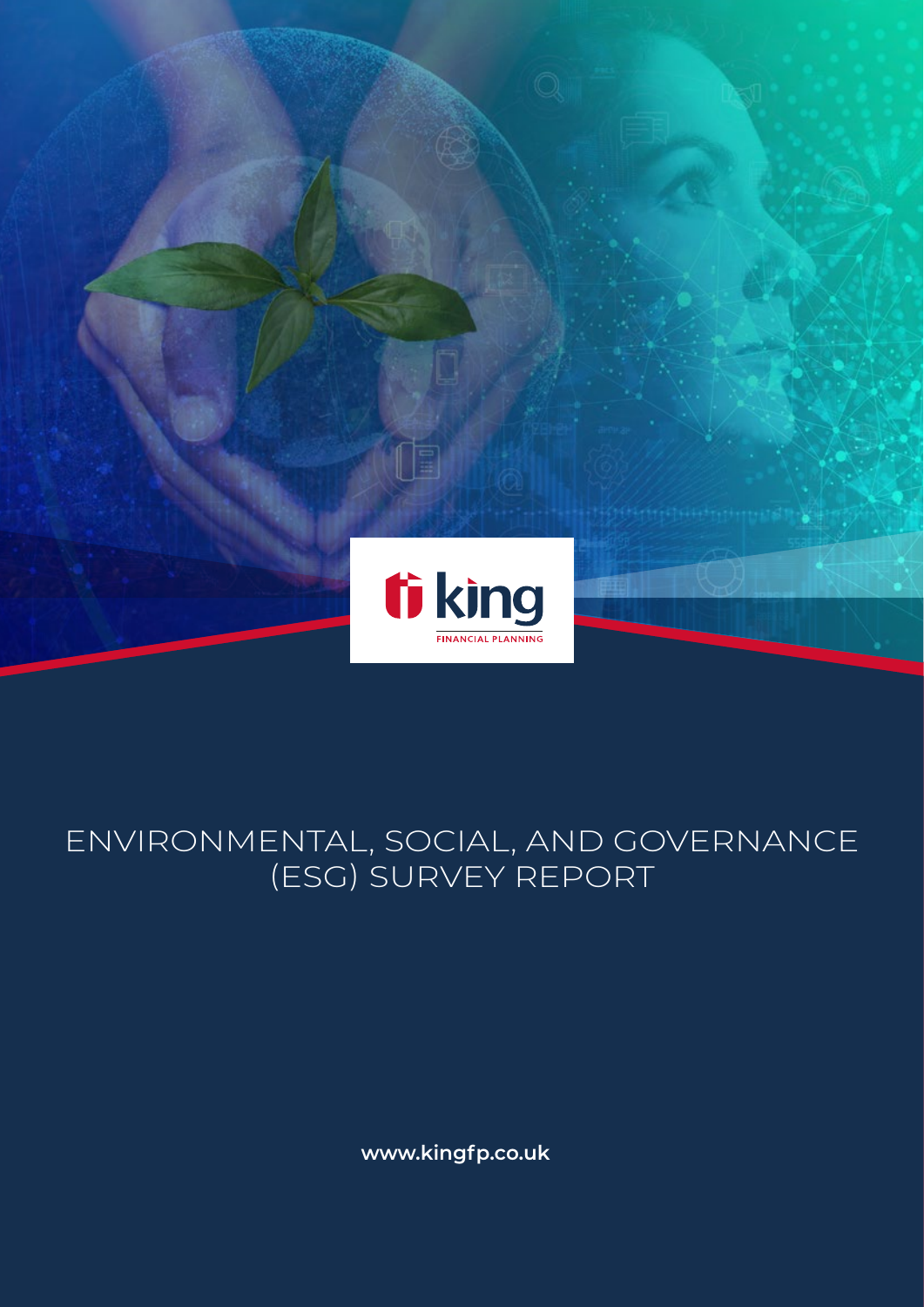# **ATTITUDES TO ESG**

We wanted to understand what King FP clients knew about investing in a different way. The financial services world constantly talks about ESG, but are our clients aware of it? Would it be something clients wanted to look into further for their investments?

**The responders to our survey ranged in age from early 20s to early 80s. Thank you to all who took the time to respond, I found the results interesting and I must say, enlightening and pleasing:**

- **1.** 70% felt strongly about climate change and a company's environmental footprint
- **2.** 90% have changed their thinking over the last couple of years
- **3.** 40% were at least aware of ESG. 50% were not but thought it sounded interesting
- **4.** 80% were at least willing to consider investing for a more positive impact
- **5.** 56% would be interested even if it meant slightly higher cost or slightly lower returns

Overall, I feel that while my clients may not have appreciated their investment strategy could help promote ESG values, they are open to the concept and many positively welcome the difference it could make in the future.

To me, the ESG "theme" is more than just a development of "Ethical" or "Green". Many investment managers argue ESG as a strong investment case in itself. Put simply, if you were looking to identify a future winning business, it would need to be well run, environmentally responsible, respecting of its employees, customers and broader society, All the above are a good starting point.





**Has the last couple of years seen you change your mind on your thinking regarding the environment and what can or cannot be done to change things?**

**49.1%** Yes

**41.8%** A litte bit

**7.5%** Not at all

**1.6%** Have always supported climate change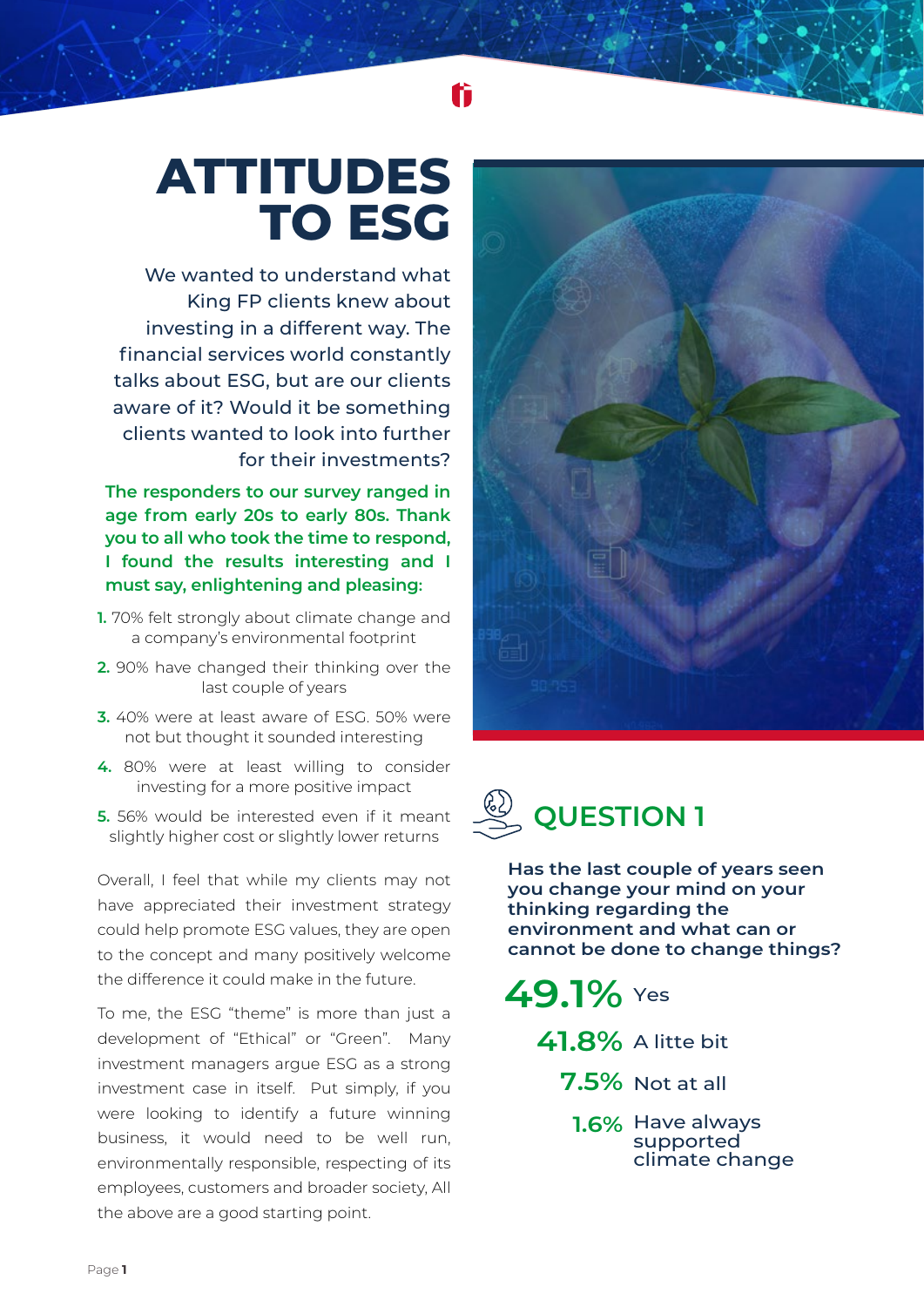

## **QUESTION 3**

**Have you ever heard of the term ESG (Environment, Social Governance) as a way of investing money?**

Yes : interested in the concept **10.9%**

No : but sounds interesting **50.9%**

Aware : but not in any detail **29.1% 9.1%**

No and not really concerned

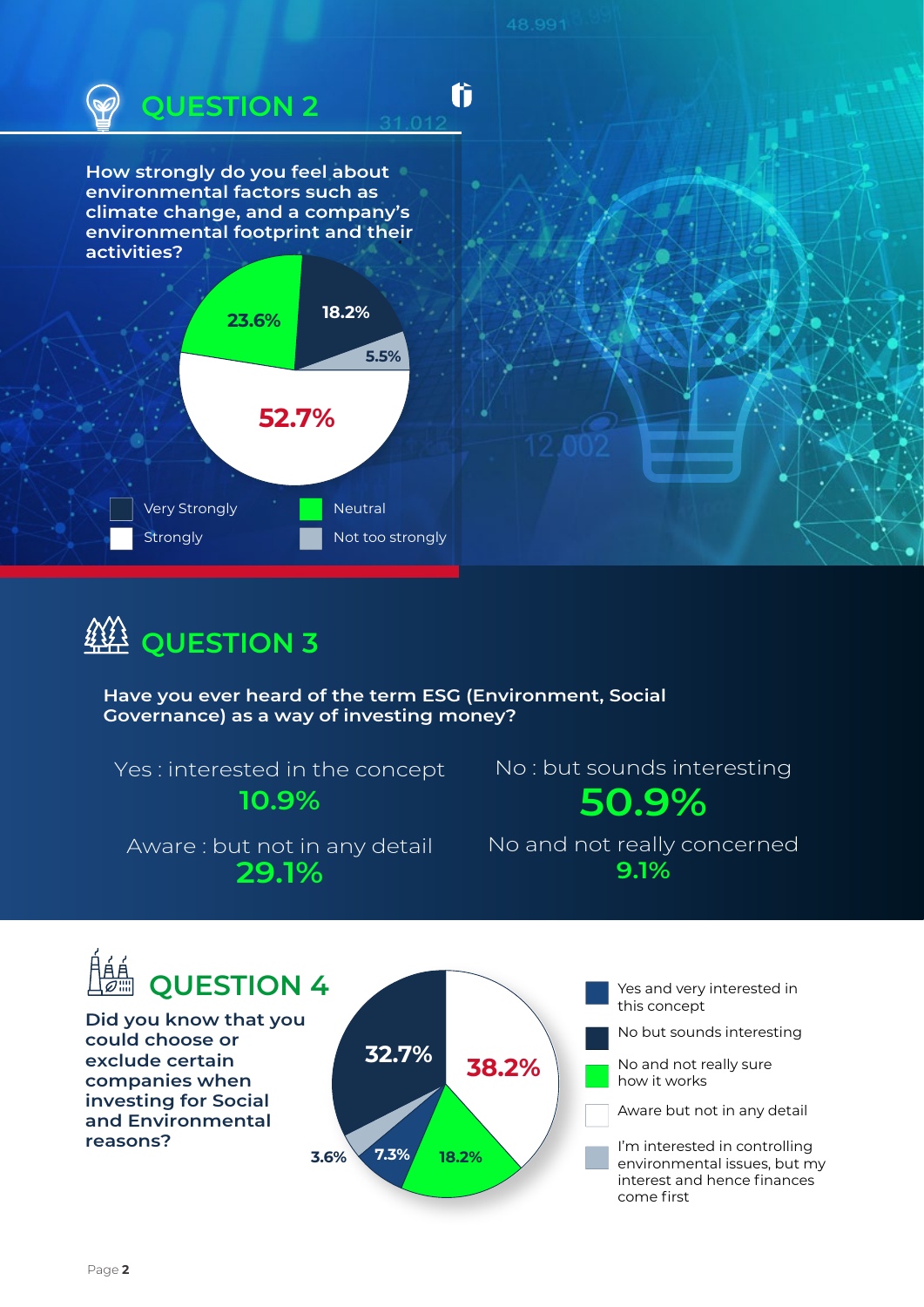

**If you could invest your money to have a more positive impact on the world, would this be of interest?**





No opinion either way

Yes and very interested in this concept

Prefer to contribute in other ways



## $\tilde{\mathbb{A}}$  QUESTION 6  $\qquad$  ඹ QUESTION 7

**If the answer is yes or maybe, would you still be interested if that cost slightly more in Management charges and potentially a slightly lower return?**



**21.8%** Yes to lower

return

**20%** Yes to both

**14.5%** Yes to higher charges

**Would you consider this for some or all of your investments?**

**42.9%** Up to 25% **35.7%** Up to 50% **14.3%** All **7.1%** Up to 75%



## **QUESTION 8**

**One problem is defining the various terms. What may be deemed as ethical by one person may not be ethical enough for someone else. How do you feel about this issue?**

I would want to see some general aims and objectives before making a commitment

I am reasonably relaxed. Making a start is better than nothing

I would want quite a lot of detail before agreeing to any investment in this

I would want 100% assurance that the investment meets my specific standards